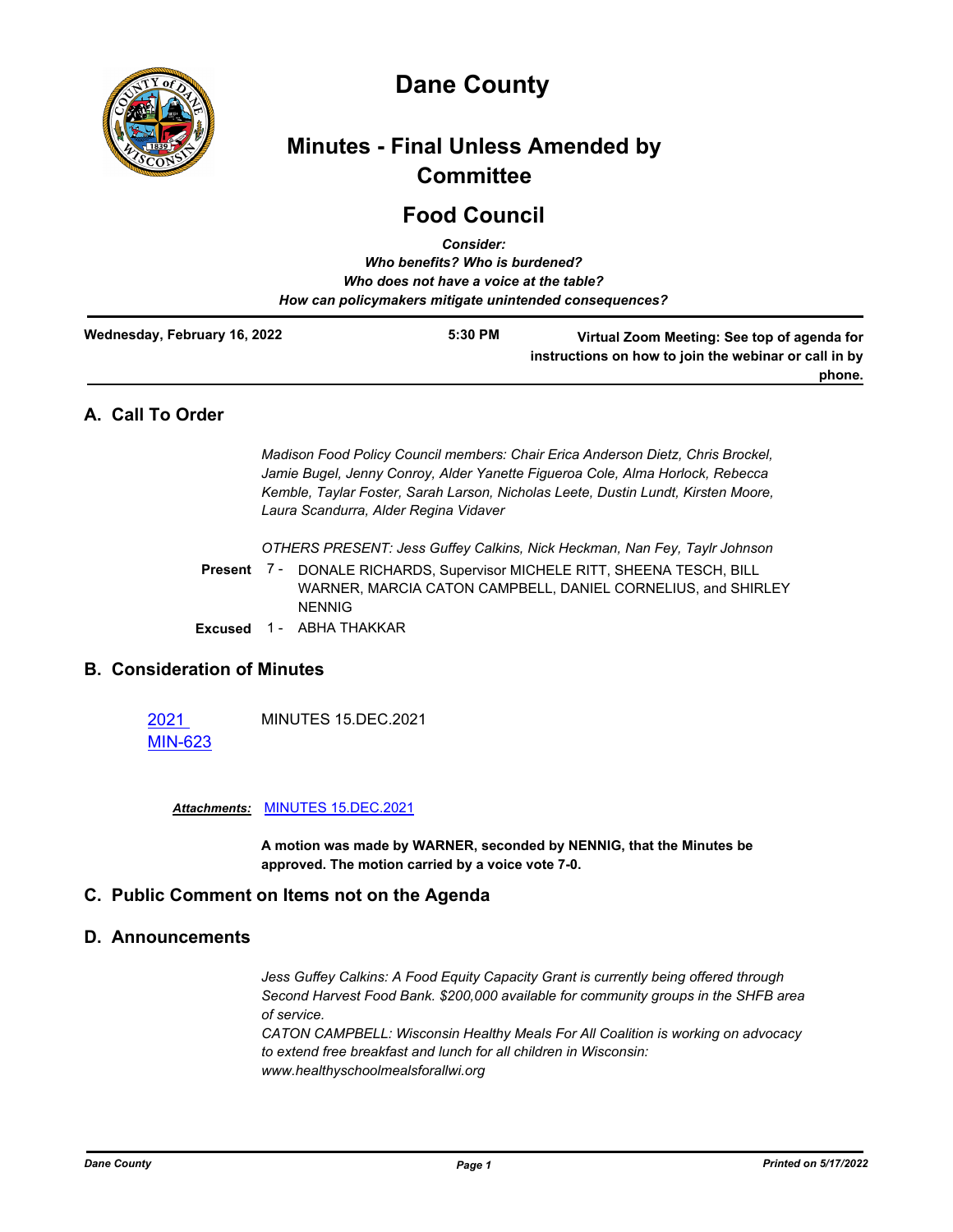# **E. Such Other Business as Allowed by Law**

## **F. Action Items**

*Preserving Agricultural Land Use on Raemisch Farm Property Memo*

2021 [ACT-466](http://dane.legistar.com/gateway.aspx?m=l&id=/matter.aspx?key=22277) MFPC-DCFC REGIONAL AGRICULTURE MEMO 2\_15\_22

#### *Attachments:* [2021 ACT-466](http://dane.legistar.com/gateway.aspx?M=F&ID=bff217f7-97ba-4b11-8d7b-e46973ae23a5.pdf)

*This Regional Agriculture & Food Sovereignty workgroup memo was shared with City of Madison Plan Commission on 2/8/2022 and the City of Madison Mayor and Common Council on 2/16/2022. A discussion was held about the memo. An amendment was proposed to remove the language from recommendation 1.4 while recognizing potential future impact of noise from the impending addition of F-35s to the area in the document's preamble.*

*Motion by TESCH to approve the memo with the proposed amendment, Second by RITT. All in favor, motion carries.*

**A motion was made by TESCH, seconded by RITT, that the Memo be approved. The motion carried by a voice vote 7-0.**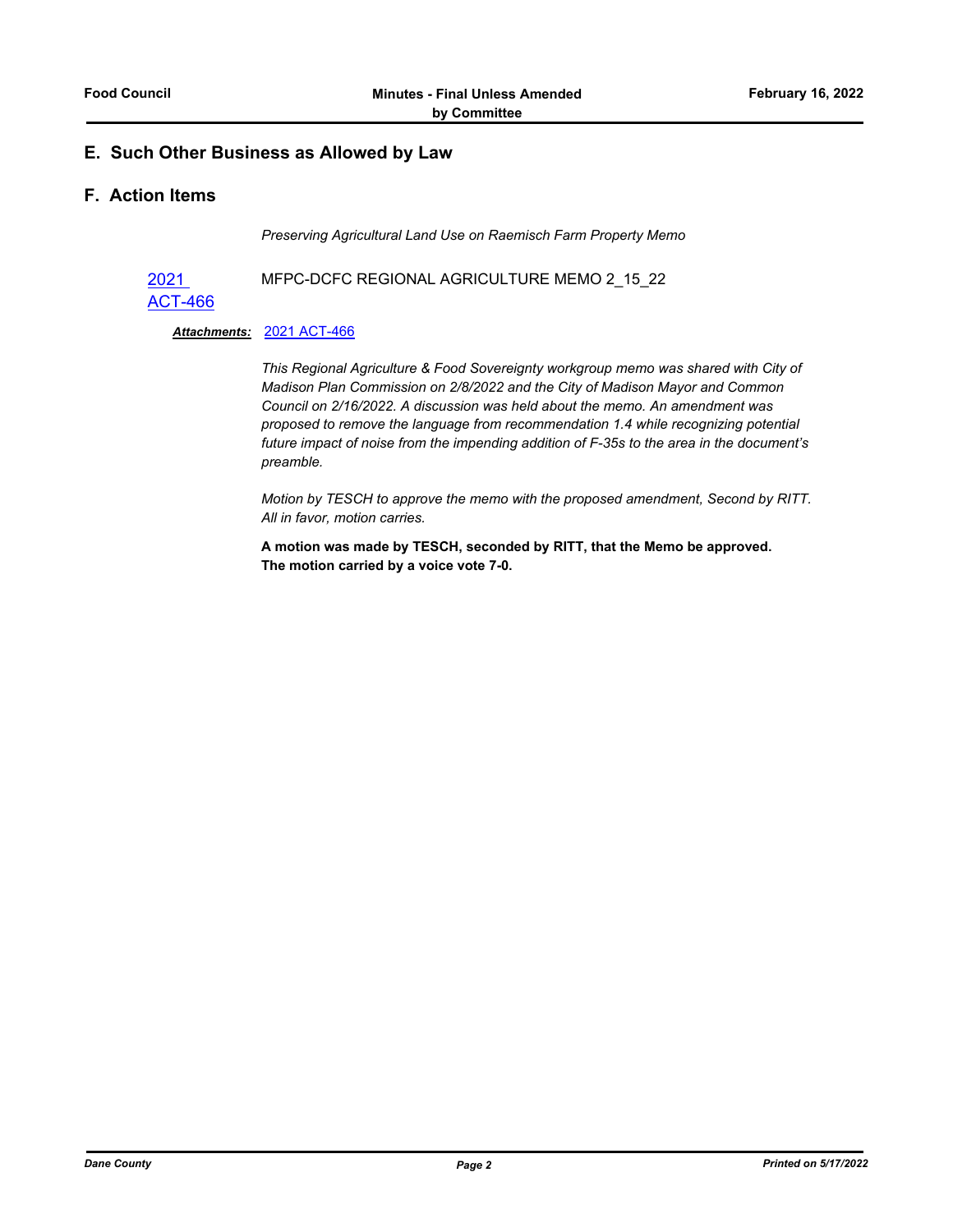#### **G. Reports to Committee**

*Work Group Reports*

 *- Food Access, Relief & Economic Support –Nick Heckman No report*

 *- Food Plan –Jess Guffey Calkins RFP development for the covid food system assessment is still underway and last pieces are wrapping up to get it posted.* 

 *- Regional Agriculture & Food Sovereignty –TESCH The main update is the memo previously discussed.* 

*Staff Reports - City of Madison – George Reistad No report*

 *- Public Health Madison & Dane County – Nick Heckman Updates delivered regarding the ongoing COVID-19 situation for Dane County.*

 *- Dane County – Jess Guffey Calkins*

*Dane County Partners in Equity (PIE) Food Project grants – application period is open; deadline is February 28, 2022 (same deadline as for City of Madison SEED grants). The PIE Food Project Grant program was created to encourage the innovative development of projects that advance equity and access in local food systems across Dane County through educational and outreach services. Individuals and organizations with smaller projects are especially encouraged to apply. Priority will be given to projects serving Dane County communities outside the City of Madison and those that impact under-resourced or underrepresented communities in Madison. https://equity.countyofdane.com/grants/PIE-food* 

*Upcoming events on the UW-Madison Extension Dane County website: https://dane.extension.wisc.edu/* 

*Tips for Food Business Success: Virtual Winter/Spring 2022 Workshop Series: Mondays 10-11:15am CT, March 7th – April 4th. Free online trainings for food entrepreneurs and farm-based food businesses – topics include best practices in social media and marketing, strategies for overcoming labor challenges, collaborative marketing and distribution options, culturally rooted food business development, and an introduction to GrowthWheel, a tool to guide small business development. Registration is required at: https://go.wisc.edu/b8m3it. Details at* 

*https://dane.extension.wisc.edu/events/virtual-winter-2022-workshop-series-tips-for-food-a nd-farm-business-success/. (UW-Madison Extension Community Food Systems Program - Food Entrepreneurship Ecosystem Development (FEED) project)* 

*Webinars for WI Gardeners. UW-Madison Division of Extension Horticulture Program is offering FREE educational mini webinars to help you be more successful in your own yards, gardens, containers – anywhere you grow plants! Series 1: Planning for a Fruitful Season Series, February 23-March 9, Wednesdays, 12pm. https://dane.extension.wisc.edu/events/webinars-for-wi-gardeners/* 

*Regular Business Reports - Community Gardens – Nicholas Leete*